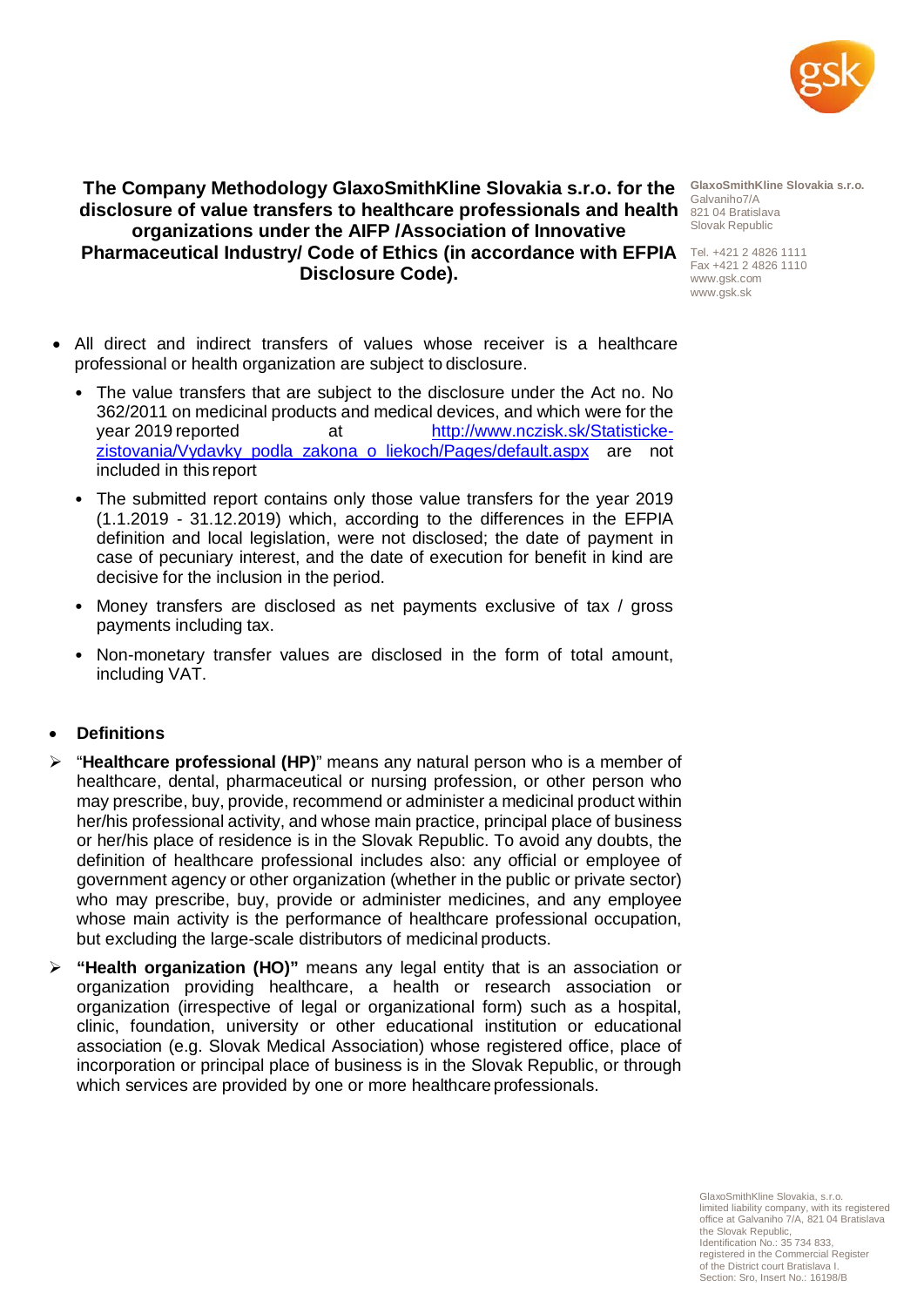

#### **Individual categories of transfers disclosed**

- Transfers of values to **health organizations**
- $\triangleright$  Subsidies and grants

Gifts and grants for health organizations to support health care, including gifts  $\frac{Fax + 421.2.4826.1110}{www. csk.com}$ and grants (funds or material benefits) to institutions, organizations or [www.gsk.sk](http://www.gsk.sk/)associations consisting of healthcare professionals and / or which provide health care.

Contributions to the costs of events

Contributions to the costs related to a professional event performed by a health organization or third parties, including sponsorship of healthcare professionals for the purpose of attending professional events:

- i. registration fees;
- ii. sponsorship agreements with health organizations or third parties that health organizations have entrusted with organizing a professional event and
- iii. travel expenses and accommodation expenses
- iv. purchase of services during the event, such as rental of exhibition premises, purchase of advertising space, advertising in the event material, etc., is also considered a contribution to the costs of the event

#### $\triangleright$  Fees for services and consultations

The transfers of value arising from or relating to contracts between the company and institutions, organizations or associations of health professionals based on which such institutions, organizations or associations provide the company with any type of service, or any other type of financing not included in the previous categories. Remuneration and value transfers relating to the costs agreed in the written agreement relating to the agreed activity will be disclosed as two separate amounts (payment for a service + paid costs related to the provision of service).

- Transfers of values to **healthcare professional**
- $\triangleright$  Contributions to the costs of events

Contributions to the costs related to a professional event:

- i. registration fees; and
- ii. travel expenses and accommodation expenses
- $\triangleright$  Fees for services and consultations

The value transfers arising from or related to contracts between the company and healthcare professionals based on which healthcare professionals provide members with any type of service, or any other type of funding not included in the previous categories. Remuneration and value transfers related to the costs agreed in the written agreement relating to the agreed activity will be disclosed as two separate amounts (payment for the service + paid costs related to the provision of service if incurred; e.g. the payment for a vocational training / lecture + payment of travel expenses to the place of training).

**GlaxoSmithKline Slovakia s.r.o.** Galvaniho7/A 821 04 Bratislava Slovak Republic

Tel. +421 2 4826 1111 [www.gsk.com](http://www.gsk.com/)

GlaxoSmithKline Slovakia, s.r.o. limited liability company, with its registered office at Galvaniho 7/A, 821 04 Bratislava the Slovak Republic, Identification No.: 35 734 833, registered in the Commercial Register of the District court Bratislava I. Section: Sro, Insert No.: 16198/B